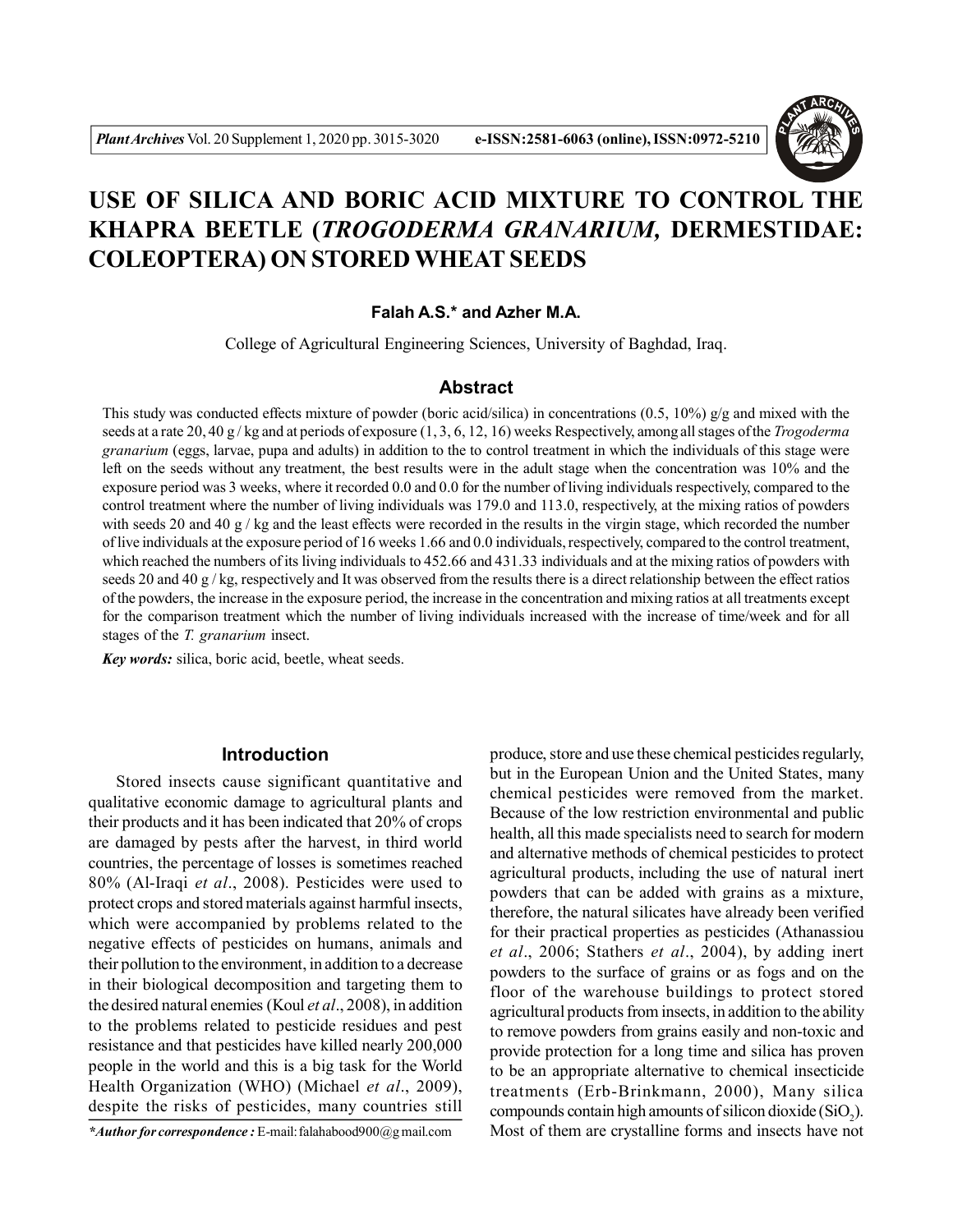shown resistance inert powders, but in recent years silica has been made in a very different and smaller form from crystalline silicon oxide, to prevent toxic side effects of these products on mammals (Johnston *et al*., 2000; Merget *et al*., 2002). Therefore, inert powders can be an effective means to protect grains and stored products from stored insects, silica preparations, but newly developed formulations have been shown to be effective in humidity above 70% (Weishaupt *et al*., 2004), this research aims to evaluate the effectiveness of the powders of boric acid and silica mixture in mortality some stages of the hairy grain beetle *T. granarium* in concentrations (0, 5, 10%) and adding it to the grains with a mixing ratio of 20, 40 g/kg (mixture / seeds).

# **Materials and Methods**

#### **Insect rearing**

The insect was raised in stored Insect Laboratory, to obtain adequate numbers of different stages of the *T. granarium* insect, by adding ten pairs of adult insects (female and male) / container and for several plastic containers measuring  $15 \times 25$  cm to the wheat grain of IBA 99 and the grain was sterilized by leaving it in the freezer for 14 days at a temperature of -18 Celsius to get rid of the infection of the stored lesions, after which the grain containing the insects was transferred to in the incubator under the temperature of  $38 \pm 1$  Celsius and a relative humidity of  $55 \pm 5\%$ .

#### **Prepare the mixture**

The boric acid and silica mixture was prepared and at concentrations 0, 5, 10%, respectively  $g / g$  and mixed with into grains at a rate 20 and 40 g  $/$  kg (mixture  $/$ seeds) in addition to the control treatment that was left without any treatment to the wheat seeds.

Study the effect of silica and boric acid mixture on the stages of the Khapra insect.

Ten individuals were isolated from each stage of *T. granarium* (eggs, larvae, pupa and 10 adult pairs (male and female)) at the age of 2 days for each stages and separately in a cloth bag containing 250 g wheat seed of IPA 99 as duplicate and with three replicates for each treatment that was treated with concentrations and mixing ratios previously mentioned Separately, in addition to the control treatment and all of them were transferred to the incubator at a temperature of  $(38 \pm 2)$ s and relative humidity (55  $\pm$  5%), the increase and decrease rates for preparing insects for different roles are calculated after periods 1, 3, 6, 12, 16 weeks respectively, compared to the number of insects in the control treatment.

#### **Statistical analysis**

Use the complete random design and test the least significant difference at the 5% probability level to confirm the significance of the differences between the different treatments and use SAS, 2012. Statistical Analysis System, User's Guide, Statistical.

# **Results and Discussion**

The results of table 1, showed the effect of the mixture of boric acid / silica powders and at concentrations 0, 5, 10%, respectively, in the egg stage when mixed with into grains at a rate of 20 and 40g/kg (mixture/seeds) when compared to the to control treatment in which the individuals of this stage were left on the seeds without any treatment at periods of exposure 1, 3, 6, 12, 16 weeks, respectively, the best effects were at the concentration of 10% and at the 16-week exposure period, where was recorded 0.0 living individuals compared to 338.66 individuals in the control treatment and the lowest results were at concentration 0.0% and the exposure period (1 week) and were recorded 24.0 live individuals. It was noted from the results there is a positive relationship between the ratios of influence, increase exposure period, increase concentration and mixing ratios, in all treatment except for the comparison treatment, in which the results are proven to increase the number of living individuals by increasing the time / week.

The results of the statistical analysis demonstrated the significance of the effect of increasing the exposure period, increasing concentration and the significance of the results of the overlap between them.

The results of table 2, showed the effect of the mixture of boric acid / silica powders and at concentrations 0, 5 and 10%, respectively, in the egg stage when mixed with to grains at 40 g / kg (mixture / seeds) compared to control treatment in which the individuals of this stage were left on the seeds without any treatment and at periods of 1, 3, 6, 12 and 16 weeks of exposure, respectively.

The best results were at the concentration of 10% and at the 12 week exposure period, where the number of living individuals was recorded 0.0 compared to 311.66 individuals in the control treatment and the lowest results were at the concentration of 0% and the exposure period 1 week recorded 20.0 live individuals and it was observed there is Positive relationship between Impact ratios and increasing the exposure period and on all treatment except for the comparison treatment and the results of the statistical analysis showed a significant effect of increasing the exposure period and concentration and prove Significance results of the overlap between them.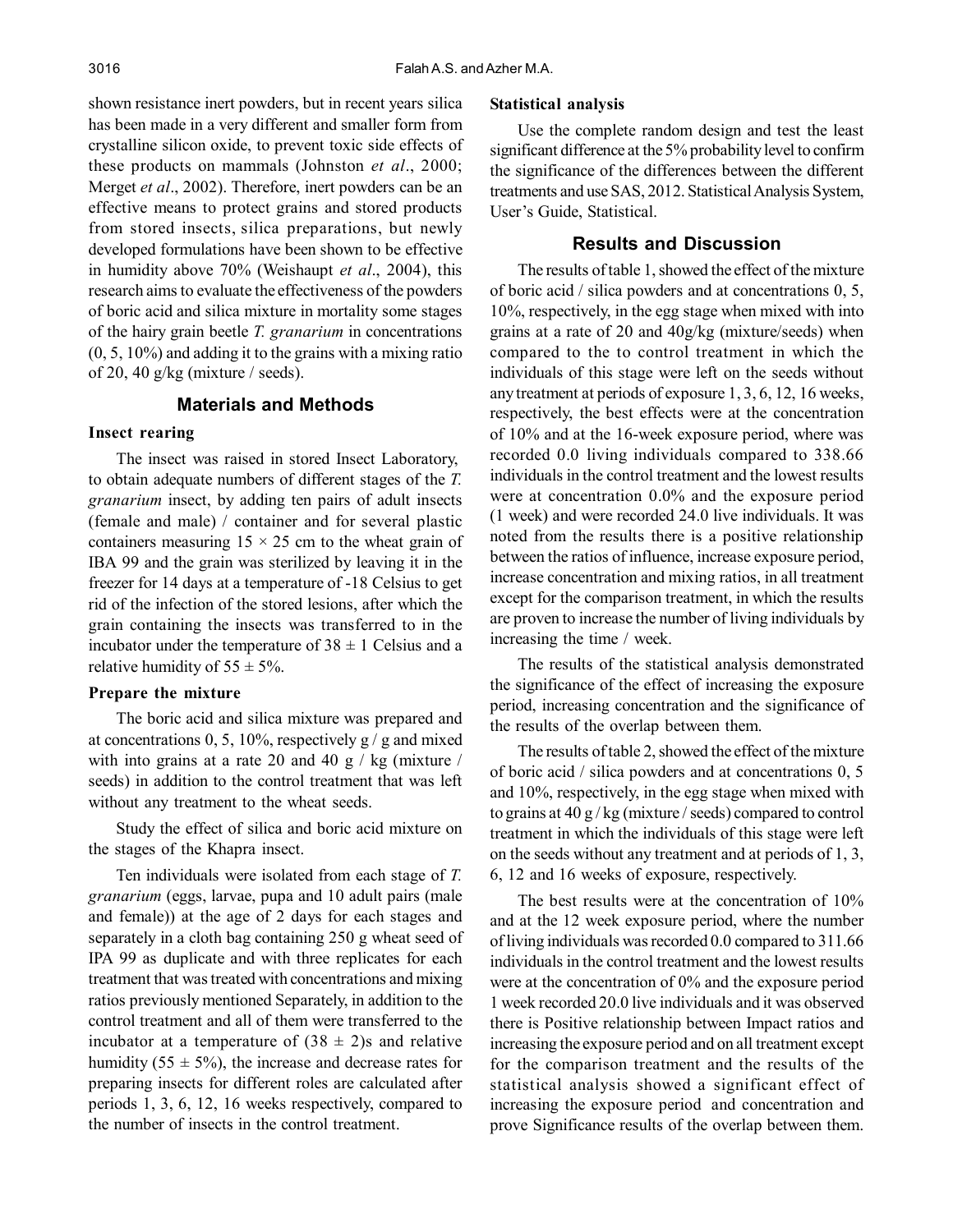| <b>Boric acid</b>       |                   | <b>LSD</b>                          |         |        |          |          |  |  |
|-------------------------|-------------------|-------------------------------------|---------|--------|----------|----------|--|--|
| / silica                |                   | 3                                   | 6       | 12     | 16       | value    |  |  |
| $Conc.\%$               |                   | <b>Number of living individuals</b> |         |        |          |          |  |  |
| 0                       | 24.0              | 18.0                                | 13.33   | 7.66   | 5.0      | $6.02*$  |  |  |
| 5                       | 17.66             | 17                                  | 11.66   | 7.33   |          | $5.66*$  |  |  |
| 10                      | 15                | 13.33                               | 9.33    | 3.66   |          | $5.17*$  |  |  |
| control                 | 30                | 30                                  | 149.66  | 280.66 | 338.66   | $17.08*$ |  |  |
| LSD value<br>(P < 0.05) | $5.74*$           | $5.19*$                             | $9.63*$ | 18.55* | $22.02*$ |          |  |  |
|                         | Overlap: 26;.05 * |                                     |         |        |          |          |  |  |

**Table 1:** Effect of boric acid / silica mixture on the *T. granarium* egg at mixing ratios of 20 g / kg wheat.

**Table 2:** Effect of boric acid / silica mixture on the *T. granarium* egg at mixing ratios of 40 g / kg wheat.

| <b>Boric acid</b> |         | <b>LSD</b> |                                     |          |          |          |
|-------------------|---------|------------|-------------------------------------|----------|----------|----------|
| silica            |         | 3          |                                     | 12       | 16       | value    |
| $Conc.\%$         |         |            | <b>Number of living individuals</b> |          |          | (P<0.05) |
|                   | $*20.0$ | 17         | 13                                  |          | 3.33     | $6.31*$  |
| 5                 | 14.33   | 11.66      | 9                                   | 2.66     | $\theta$ | $5.44*$  |
| 10                | 13      | 13         | 5.33                                |          | $\theta$ | $5.09*$  |
| control           | 30      | 30         | 161                                 | 311.66   | 340.66   | $17.35*$ |
| LSD value         | $5.01*$ | 4.98*      | $11.91*$                            | $16.71*$ | 19.00*   |          |
| (P<0.05)          |         |            |                                     |          |          |          |
|                   |         |            | $*22.57: Overlap$                   |          |          |          |

**Table 3:** Effect of boric acid / silica mixture on the *T. granarium* pupa at mixing ratios of 20 g / kg wheat.

| <b>Boric acid</b> |                   | <b>Exposure period/week</b>         |          |        |        |          |  |  |  |
|-------------------|-------------------|-------------------------------------|----------|--------|--------|----------|--|--|--|
| silica            | 1                 | 3                                   | 6        | 12     | 16     | value    |  |  |  |
| $Conc.\%$         |                   | <b>Number of living individuals</b> |          |        |        |          |  |  |  |
|                   | 27.33             | 24.66                               | 19       | 11.66  | 6.66   | $6.44*$  |  |  |  |
| 5                 | 22.66             | 16.66                               | 12.66    | 8.66   | 3.66   | $5.83*$  |  |  |  |
| 10                | 17.66             | 13.66                               | 9.33     | 4      | 1.66   | $5.04*$  |  |  |  |
| control           | 30                | 30                                  | 278.66   | 331.33 | 452.66 | $21.95*$ |  |  |  |
| LSD value         | 5.48*             | $5.20*$                             | $17.15*$ | $10*$  | 23.48* |          |  |  |  |
| (P<0.05)          |                   |                                     |          |        |        |          |  |  |  |
|                   | * 23.59 : Overlap |                                     |          |        |        |          |  |  |  |

**Table 4:** Effect of boric acid / silica mixture on the *T. granarium* pupa at mixing ratios of 40 g / kg wheat.

| <b>Boric acid</b>       |                   | <b>Exposure period/week</b>         |          |        |          |          |  |  |  |
|-------------------------|-------------------|-------------------------------------|----------|--------|----------|----------|--|--|--|
| silica                  | 1                 | 3                                   | 6        | 12     | 16       | value    |  |  |  |
| $Conc.\%$               |                   | <b>Number of living individuals</b> |          |        |          |          |  |  |  |
| $\theta$                | 25.66             | 20                                  | 19.33    | 8      | 0.0      | $5.61*$  |  |  |  |
| 5                       | 18                | 14                                  | 11.33    | 2.66   | 0.0      | $5.46*$  |  |  |  |
| 10                      | 15.33             | 11.66                               | 9.33     | 0.0    | 0.0      | $4.78*$  |  |  |  |
| control                 | 30                | 145.66                              | 236.66   | 403    | 431.33   | $19.83*$ |  |  |  |
| LSD value<br>(P < 0.05) | $5.65*$           | $12.95*$                            | $15.34*$ | 18.07* | $21.19*$ |          |  |  |  |
|                         | $*23.59: Overlap$ |                                     |          |        |          |          |  |  |  |

The results of table 3, showed the effect of the boric acid / silica powder mixture at concentrations 0, 5 and 10%, respectively, in pupae stage when mixed with to seeds at a ratio of 20 g / kg (mixture / seeds) compared to the control treatment in which the individuals of this stage were left on the seeds without any treatment and at periods of exposure 1, 3, 6, 12, 16 weeks, respectively, the best results were at the concentration of 10% and at the 16-week exposure period, where the number of living individuals was 1.66 compared to 452.66 individuals in the control treatment, the lowest results were at 0% and the exposure period is 1 week and registered 27.33 live individual and it was observed there positive relationship between Impact ratios by increasing the exposure period and on all transactions except for the comparison treatment. and the results of the statistical analysis showed a significant effect of increasing the exposure period and increasing the concentration and prove the significance of the results of the overlap between them.

The results of table 4, showed the effect of the mixture of boric acid / silica powders at concentrations 0, 5, 10%, respectively, in the pupae stage when they were mixed with seeds at 40 g / kg (mixture / seeds) compared to the control treatment in which the individuals of this stage were left on the seeds without any treatment and at periods of exposure 1, 3, 6, 12, 16 weeks and respectively, the best results were at 10% concentration and at the exposure time 12 weeks, when the number of living individuals was recorded 0.0 compared to 403.0 individuals in the control treatment and the lowest results were at the concentration 0% and the exposure period 1 week recorded 25.66 living individuals and observed positive relationship between the effects of increasing the exposure period and all treatments except for the comparison treatment. and the results of the statistical analysis proved significant effect of increased exposure period and increase concentration and the significance of the results of the overlap between them was proven.

The results of table 5, showed the effect of the mixture of boric acid / silica powders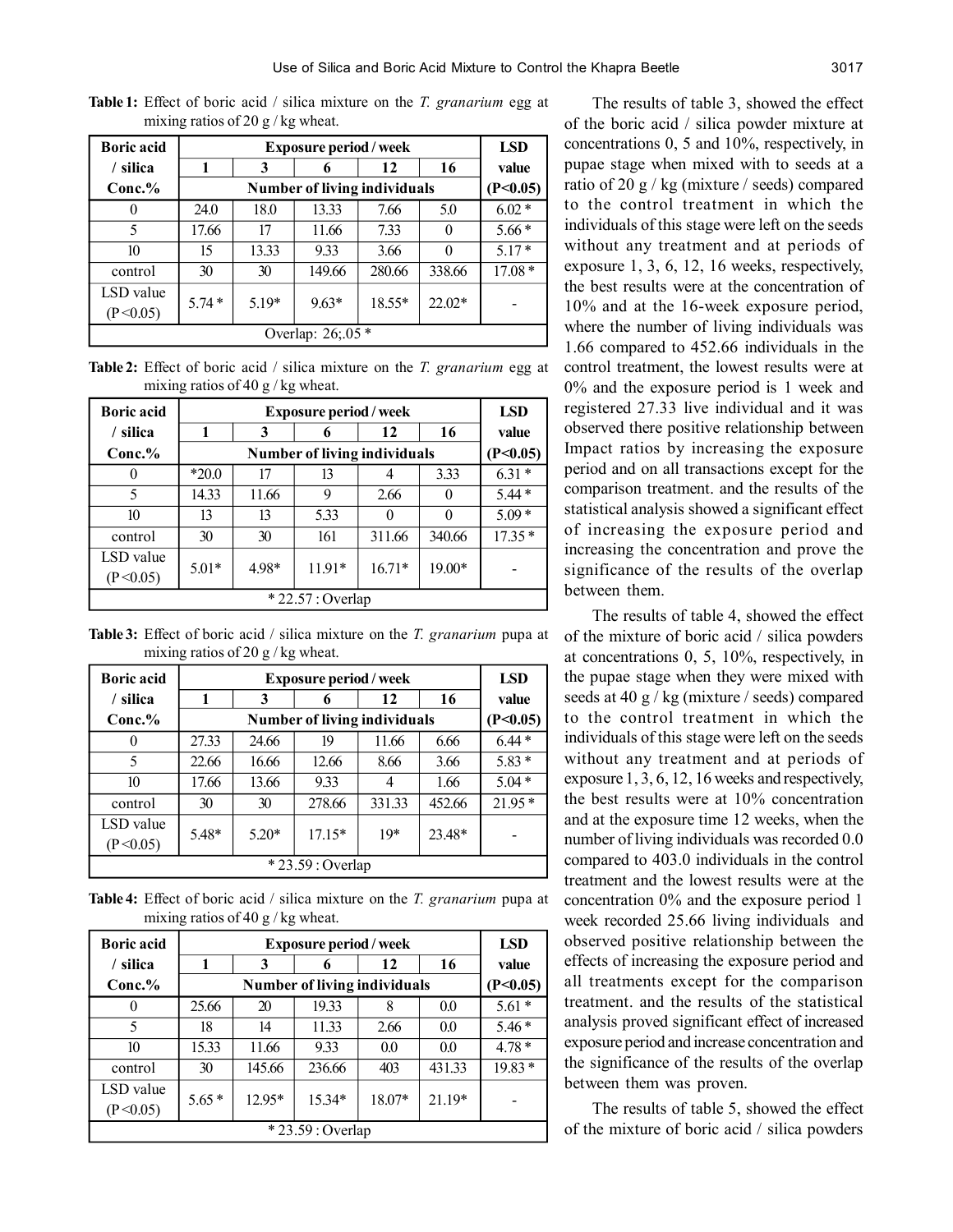| <b>Boric acid</b> |                   | <b>LSD</b>                          |         |        |        |          |  |  |
|-------------------|-------------------|-------------------------------------|---------|--------|--------|----------|--|--|
| silica            |                   | 3                                   | 6       | 12     | 16     | value    |  |  |
| $Conc.\%$         |                   | <b>Number of living individuals</b> |         |        |        |          |  |  |
| $\theta$          | 26.33             | 21.33                               | 16.0    | 11.0   | 8.0    | $6.41*$  |  |  |
| 5                 | 20.33             | 16.33                               | 12.66   | 7.33   | 1.0    | $6.58*$  |  |  |
| 10                | 20.33             | 16.33                               | 12.66   | 7.33   | 1.0    | $6.58*$  |  |  |
| control           | 30                | 30                                  | 30.0    | 172.33 | 254.0  | $17.52*$ |  |  |
| LSD value         |                   |                                     |         |        |        |          |  |  |
| (P<0.05)          | $5.84*$           | $5.82*$                             | $5.02*$ | 12.04* | 15.60* |          |  |  |
|                   | $*24.62: Overlap$ |                                     |         |        |        |          |  |  |

**Table 5:** Effect of boric acid / silica mixture on the *T. granarium* larvae at mixing ratios of 20 g / kg wheat.

**Table 6:** Effect of boric acid / silica mixture on the *T. granarium* larvae at mixing ratios of 40 g / kg wheat.

| <b>Boric acid</b>     |                   | <b>Exposure period / week</b> |                                     |          |          |          |  |  |
|-----------------------|-------------------|-------------------------------|-------------------------------------|----------|----------|----------|--|--|
| silica                | 1                 | 3                             | o                                   | 12       | 16       | value    |  |  |
| $Conc.\%$             |                   |                               | <b>Number of living individuals</b> |          |          | (P<0.05) |  |  |
|                       | 27.0              | 20.66                         | 14.33                               | 9        | 5.33     | $6.72*$  |  |  |
| 5                     | 20.33             | 14.33                         | 11.33                               | 5.66     | 0.0      | $6.33*$  |  |  |
| 10                    | 17.33             | 13.33                         | 8.33                                | 0.0      | 0.0      | $5.79*$  |  |  |
| control               | 30                | 30                            | 184.66                              | 262.0    | 372      | $18.63*$ |  |  |
| LSD value<br>(P<0.05) | $5.39*$           | $5.69*$                       | $13.30*$                            | $15.55*$ | $17.76*$ |          |  |  |
|                       | * 19.84 : Overlap |                               |                                     |          |          |          |  |  |

**Table 7:** Effect of boric acid / silica mixture on the *T. granarium* adult at mixing ratios of 20 g / kg wheat.

| <b>Boric acid</b>     |         | <b>Exposure period/week</b>  |                   |        |          |          |  |  |  |
|-----------------------|---------|------------------------------|-------------------|--------|----------|----------|--|--|--|
| / silica              |         | 3                            | 6                 | 12     | 16       | value    |  |  |  |
| $Conc.\%$             |         | Number of living individuals |                   |        |          |          |  |  |  |
| 0                     | 33.66   | 3                            | 0.0               | 0.0    | 0.0      | $6.57*$  |  |  |  |
| 5                     | 19.33   | 2                            | 0.0               | 0.0    | 0.0      | $4.96*$  |  |  |  |
| 10                    | 8       | 0.0                          | 0.0               | 0.0    | 0.0      | $5.77*$  |  |  |  |
| control               | 60      | 179                          | 192               | 371.33 | 398      | $15.47*$ |  |  |  |
| LSD value<br>(P<0.05) | $6.89*$ | $9.64*$                      | $9.55*$           | 12.97* | $16.34*$ |          |  |  |  |
|                       |         |                              | $*22.74: Overlap$ |        |          |          |  |  |  |

**Table 8:** Effect of boric acid / silica mixture on the *T. granarium* adult at mixing ratios of 40 g / kg wheat.

| <b>Boric acid</b>     |                   | <b>LSD</b>                   |          |          |          |          |  |  |  |
|-----------------------|-------------------|------------------------------|----------|----------|----------|----------|--|--|--|
| silica                |                   | 3                            |          | 12       | 16       | value    |  |  |  |
| $Conc.\%$             |                   | Number of living individuals |          |          |          |          |  |  |  |
|                       | 33.66             | 0.0                          | 0.0      | 0.0      | 0.0      | $6.51*$  |  |  |  |
| 5                     | 30                | 0.0                          | 0.0      | 0.0      | 0.0      | $5.66*$  |  |  |  |
| 10                    | 21.66             | 0.0                          | 0.0      | 0.0      | 0.0      | $5.08*$  |  |  |  |
| control               | 60                | 113.0                        | 208.33   | 384.66   | 409.66   | $16.43*$ |  |  |  |
| LSD value<br>(P<0.05) | $6.80*$           | $839*$                       | $10.32*$ | $15.33*$ | $19.50*$ |          |  |  |  |
|                       | $*24.69:$ Overlap |                              |          |          |          |          |  |  |  |

and at concentrations 0, 5, 10%, respectively, in *T. granarium* larvae when mixed with into seeds by 20 g / kg (mixture / seeds) compared to the control treatment in which the individuals of this stage were left on the seeds without any treatment and at periods of exposure 1, 3, 6, 12 and 16 weeks of exposure periods 1, 3, 6, 12, 16 weeks and respectively, the best results were at the concentration of 10% and at the exposure period of 16 weeks where 0.0 was recorded for the number of living individuals compared to 254.0 individuals in the control treatment and the lowest results were at the concentration 0% and the exposure period was 1 week and recorded 26.33 live individuals and it is observed that there is Positive relationship between impact ratios and increase the exposure period and all treatments except for the comparison treatment and the results of the statistical analysis showed a significant effect of increasing the exposure period and concentration and prove the significance of the results of the overlap between them.

The results of table 6, showed the effect of the mixture of boric acid / silica powders and at concentrations 0, 5, 10%, respectively, in *T. granarium* larvae when mixed with into seeds by 20 g / kg (mixture / seeds) compared to the control treatment in which the individuals of this stage were left on the seeds without any treatment and at periods of exposure 1, 3, 6, 12 and 16 weeks respectively, the best results were at the concentration of 10% and at the exposure period of 12 weeks where the number of living individuals 0.0 was recorded compared to 262.0 individuals in the control treatment and the lowest results were at the concentration 0 % and the exposure period was 1 week and recorded 27.00 live individuals and it is observed that there is Positive relationship between impact ratios and increase the exposure period and all treatments except for the comparison treatment and the results of the statistical analysis showed a significant effect of increasing the exposure period and concentration and prove the significance of the results of the overlap between them.

The results of table 7, showed the effect of the mixture of boric acid / silica powders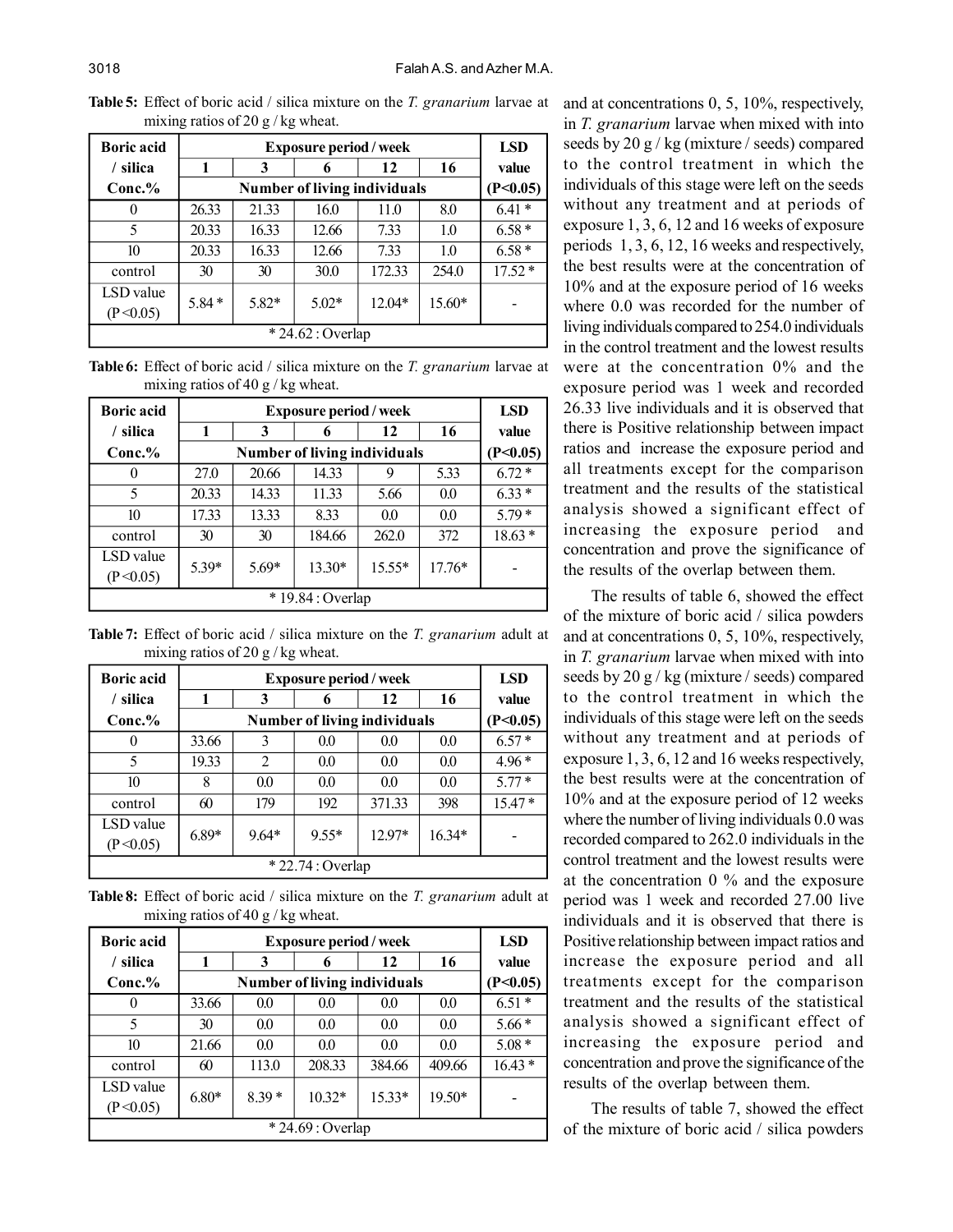and at concentrations 0, 5, 10%, respectively, in *T. granarium* larvae when mixed with into seeds by 20 g / kg (mixture / seeds) compared to the control treatment in which the individuals of this stage were left on the seeds without any treatment and at periods of exposure 1, 3, 6, 12 and 16 weeks respectively, the best results were at the concentration of 10% and at the exposure period of 3 weeks where the number of living individuals 0.0 was recorded compared to 179.0 individuals in the control treatment and the lowest results were at the concentration 0 % and the exposure period was 1 week and recorded 33.66 live individuals and it is observed that there is Positive relationship between impact ratios and increase the exposure period and all treatments except for the comparison treatment. and the results of the statistical analysis showed a significant effect of increasing the exposure period and concentration and prove the significance of the results of the overlap between them.

The results of table 8, showed the effect of the mixture of boric acid / silica powders and at concentrations 0, 5, 10%, respectively, in *T. granarium* larvae when mixed with into seeds by 20 g / kg (mixture / seeds) compared to the control treatment in which the individuals of this stage were left on the seeds without any treatment and at periods of exposure 1, 3, 6, 12 and 16 weeks respectively, the best results were at the concentration of 10% and at the exposure period of 3 weeks where the number of living individuals 0.0 was recorded compared to 113.0 individuals in the control treatment and the lowest results were at the concentration 0 % and the exposure period was 1 week and recorded 33.66 live individuals and it is observed that there is Positive relationship between impact ratios and increase the exposure period and all treatments except for the comparison treatment and the results of the statistical analysis showed a significant effect of increasing the exposure period and concentration and prove the significance of the results of the overlap between them.

It also appeared from the results all tables that the adult stage is the most sensitive for all previous treatments, and the results showed that the larvae come second in its sensitivity, followed by eggs stage and then pupae in the last sequence also, it was observed from the results of the experiment the stability of the treated powders to the bottom of the treated seed layer away from the location of the stored insects on the surface of the grains and this agreed with what (Porca *et al*., 2003). As he mentioned that adding silica powder to the grain pile has reduced many insects that are present on the surface of grains, such as *T. granarium* and he pointed out that it is one of the important physical techniques in protecting against the insects of stored materials that are used when entering the grain for warehouses. (Subramanyam and Roesli, 2000) indicated that the treatment of the upper or lower parts of the grain stacks with inert powder without mixing them is one of the practical techniques for protecting the grain from the effects of stored insects and at the same time reducing the amount of powder used as it is possible to use the inert powder by adding it as a thick layer over the stacks of grains or stored products without mixing them with them to protect them from the insects of the stored materials and the results of the study agreed with what (Ulrichs *et al*., 2006a) record that small-volume preparations have a greater ability to absorb fats from external cuticle of the insect and thus increase the rate of insect mortality, according to the method of using silica because it is used as an contact insecticide and it must reach the pests stored crops, as for (Ulrichs *et al*., 2006b) demonstrated that silica can be successfully used for pest management if applied well and when studying the different and effective applied methods and through biological tests, the effectiveness of the various applied silica products was checked in the different development stages of the mustard leaf beetle *Phaedon cochlearia* Fab and cabbage worm for the large white butterfly *Pieris brassicae* L. (al-Iraqi and Ma'an, 2007; Wang *et al*., 2009) studied adding inert powders on the surface of stored grain to prevent an insect infection. *Trogoderma granarium* and prove the efficacy of natural and industrial inert powders to control larvae and adult stages, for exposure periods 4 and 6 days and that the adults were most sensitive to the inert substance by twice compared to the third-age larvae, scratching it to the surface layer of cuticle and removing the thin waxy layer, causing increased water loss from the insect's body, it causes dehydration and then death, or absorbs the surface fat of the cuticle which increases the water loss during the cuticle. the results of the study are also compatible with (Athanassiou *et al*., 2006) existence a positive correlation between dose and mortality has been established by many authors in stored product protection and the differences in the influence of the different stages of the insect due to the differences in the morphological structure and physiology of the insect. In addition, skin thickness during insect development can play a vital role because the initial insect stages contain thinner skin and were killed more quickly in experiments. These results were also supported by Mucha-Pelzer *et al*., (2008)